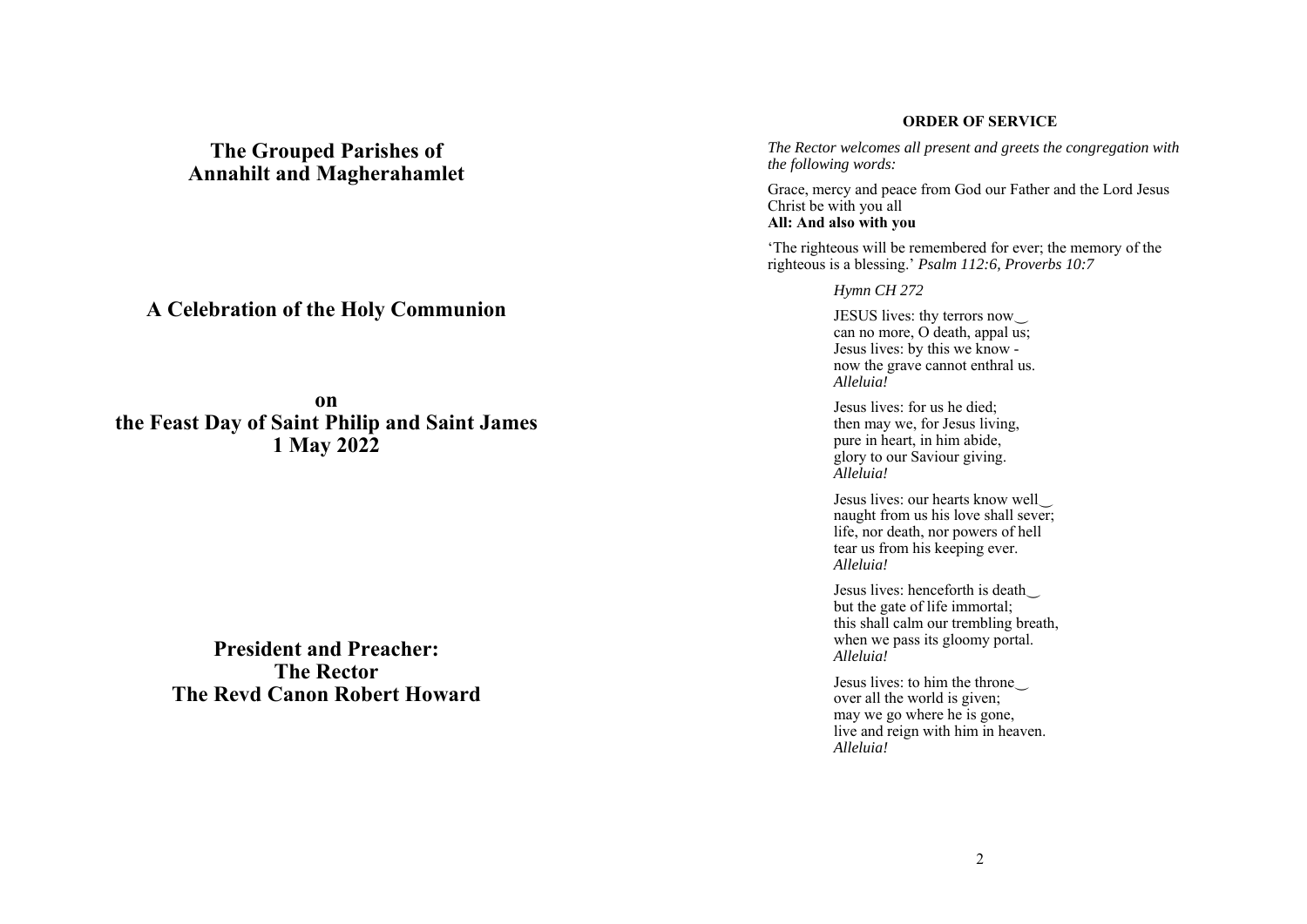*All:* 

**Almighty God to whom all hearts are open, all desires known, and from whom no secrets are hidden: Cleanse the thoughts of our hearts by the inspiration of your Holy Spirit, that we may perfectly love you, and worthily magnify your holy name: through Christ our Lord. Amen** 

# *Penitence*

Hear what our Lord Jesus Christ says:

You shall love the Lord your God with all your heart and with all your soul and with all your mind. This is the first and great commandment. And the second is like it. You shall love your neighbour as yourself. On these two commandments depend all the law and the prophets. Matt. 22:37-39

# **Lord, have mercy on us, and write these your laws in our hearts.**

God so loved the world that he gave his only Son Jesus Christ to save us from our sins, to intercede for us in heaven, and to bring us to eternal life.

Let us then confess our sins in penitence and faith, firmly resolved to keep God's commandments, and to live in love and peace:

*Kneel* 

*Silence* 

**Almighty God, our heavenly Father, we have sinned in thought and word and deed, and in what we have left undone. We are truly sorry, and we humbly repent. For the sake of your Son, Jesus Christ, have mercy on us and forgive us, that we may walk in newness of life to the glory of your name. Amen.** 

Almighty God, who forgives all who truly repent, have mercy on you, pardon and deliver you from all your sins, confirm and strengthen you in all goodness, and keep you in eternal life; through Jesus Christ our Lord. **Amen.** 

*Stand* 

# *(All Sing)*

**Glory to God in the highest, and peace to God's people on earth.** 

**Lord God, heavenly King, almighty God and Father, we worship you, we give you thanks, we praise you for your glory.** 

**Lord Jesus Christ, only Son of the Father, Lord God, Lamb of God, you take away the sin of the world: have mercy on us; you are seated at the right hand of the Father: receive our prayer.**

**For you alone are the Holy One, you alone are the Lord, you alone are the Most High, Jesus Christ, with the Holy Spirit, in the glory of God the Father. Amen**

*The Collect of the Day* 

Almighty Father, whom truly to know is eternal life: Teach us to know your Son Jesus Christ as the way, the truth and the life: that we may follow the steps of your holy apostles Philip and James, and walk steadfastly in the way that leads to your glory; through Jesus Christ our Lord. **Amen.**

The Old Testament Reading is from the book of the prophet Isaiah Chapter 30 beginning at verse 15

 $15$  For thus said the Lord God, the Holy One of Israel: In returning and rest you shall be saved; in quietness and in trust shall be your strength. But you refused  $^{16}$  and said, 'No! We will flee upon horses' therefore you shall flee! and, 'We will ride upon swift steeds' therefore your pursuers shall be swift!<br><sup>17</sup> A thousand shall flee at the threat of one, at the threat of five you shall flee, until you are left like a flagstaff on the top of a mountain, like a signal on a hill.

 $18$  Therefore the LORD waits to be gracious to you; therefore he will rise up to show mercy to you.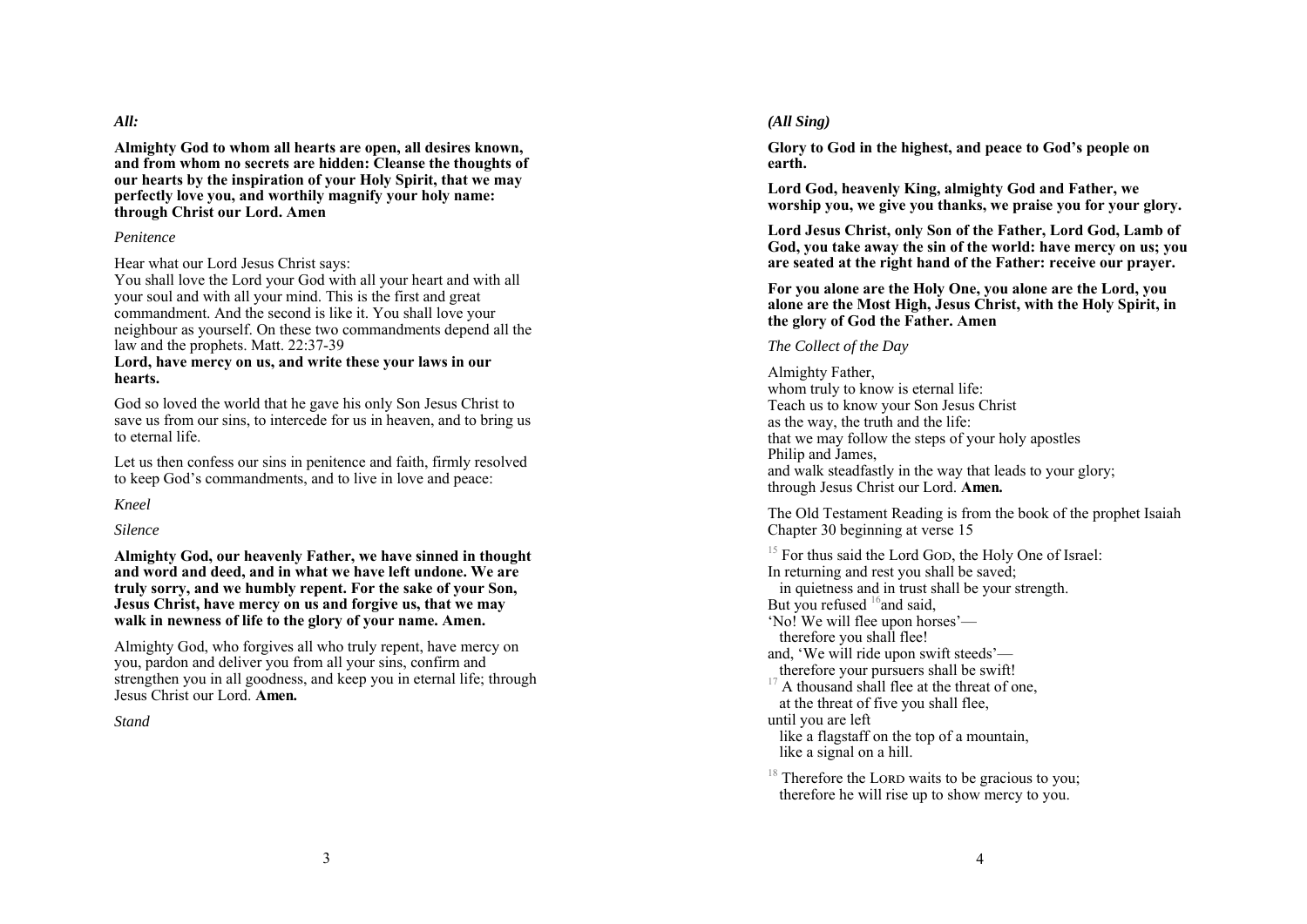For the LORD is a God of justice: blessed are all those who wait for him.

19 Truly, O people in Zion, inhabitants of Jerusalem, you shall weep no more. He will surely be gracious to you at the sound of your cry; when he hears it, he will answer you. <sup>20</sup>Though the Lord may give you the bread of adversity and the water of affliction, yet your Teacher will not hide himself any more, but your eyes shall see your Teacher.  $^{21}$ And when you turn to the right or when you turn to the left, your ears shall hear a word behind you, saying, 'This is the way; walk in it.'

## This is the word of the Lord **Thanks be to God**

The Epistle is from the letter to the Ephesians Chapter 1 beginning at verse 3

3 Blessed be the God and Father of our Lord Jesus Christ, who has blessed us in Christ with every spiritual blessing in the heavenly places,  $\frac{4}{3}$  just as he chose us in Christ<sup> $\frac{1}{2}$ </sup> before the foundation of the world to be holy and blameless before him in love.  ${}^{5}$ He destined us for adoption as his children through Jesus Christ, according to the good pleasure of his will,  $6$  to the praise of his glorious grace that he freely bestowed on us in the Beloved.  $\frac{7}{1}$ In him we have redemption through his blood, the forgiveness of our trespasses, according to the riches of his grace <sup>8</sup>that he lavished on us. With all wisdom and insight  $\delta$  he has made known to us the mystery of his will, according to his good pleasure that he set forth in Christ,  $\frac{10}{10}$  as a plan for the fullness of time, to gather up all things in him, things in heaven and things on earth.

This is the word of the Lord **Thanks be to God** 

*Gradual Hymn CH 461* 

For all thy saints, O Lord, who strove in thee to live, who followed thee, obeyed, adored, our grateful hymn receive.

For all thy saints, O Lord, accept our thankful cry, who counted thee their great reward, and strove in thee to die.

They all, in life and death, with thee their Lord in view, learned from thy Holy Spirit's breath to suffer and to do.

Thine earthly members fit to join thy saints above, in one communion ever knit, one fellowship of love.

Jesu, thy name we bless, and humbly pray that we ‿ may follow them in holiness, and live and die in thee.

*All remain standing for the reading of the Gospel.* 

Hear the Gospel of our Saviour Christ, according to Saint John Chapter 14 beginning at verse 1 **All sing: Glory to you, Lord Jesus Christ** 

14'Do not let your hearts be troubled. Believe\* in God, believe also in me. <sup>2</sup>In my Father's house there are many dwelling-places. If it were not so, would I have told you that I go to prepare a place for you?\* 3And if I go and prepare a place for you, I will come again and will take you to myself, so that where I am, there you may be also.  $4$ And you know the way to the place where I am going.<sup> $2^*$ </sup> Thomas said to him, 'Lord, we do not know where you are going. How can we know the way?' 6Jesus said to him, 'I am the way, and the truth, and the life. No one comes to the Father except through me. <sup>7</sup>If you know me, you will know  $\frac{1}{2}$  my Father also. From now on you do know him and have seen him.'

8 Philip said to him, 'Lord, show us the Father, and we will be satisfied.' <sup>9</sup> Jesus said to him, 'Have I been with you all this time, Philip, and you still do not know me? Whoever has seen me has seen the Father. How can you say, "Show us the Father"?  $10D_0$  you not believe that I am in the Father and the Father is in me? The words that I say to you I do not speak on my own; but the Father who dwells in me does his works.  $^{11}$ Believe me that I am in the Father and the Father is in me; but if you do not, then believe me because of the works themselves. <sup>12</sup>Very truly, I tell you, the one who believes in me will also do the works that I do and, in fact, will do greater works than these, because I am going to the Father.  $^{13}$ I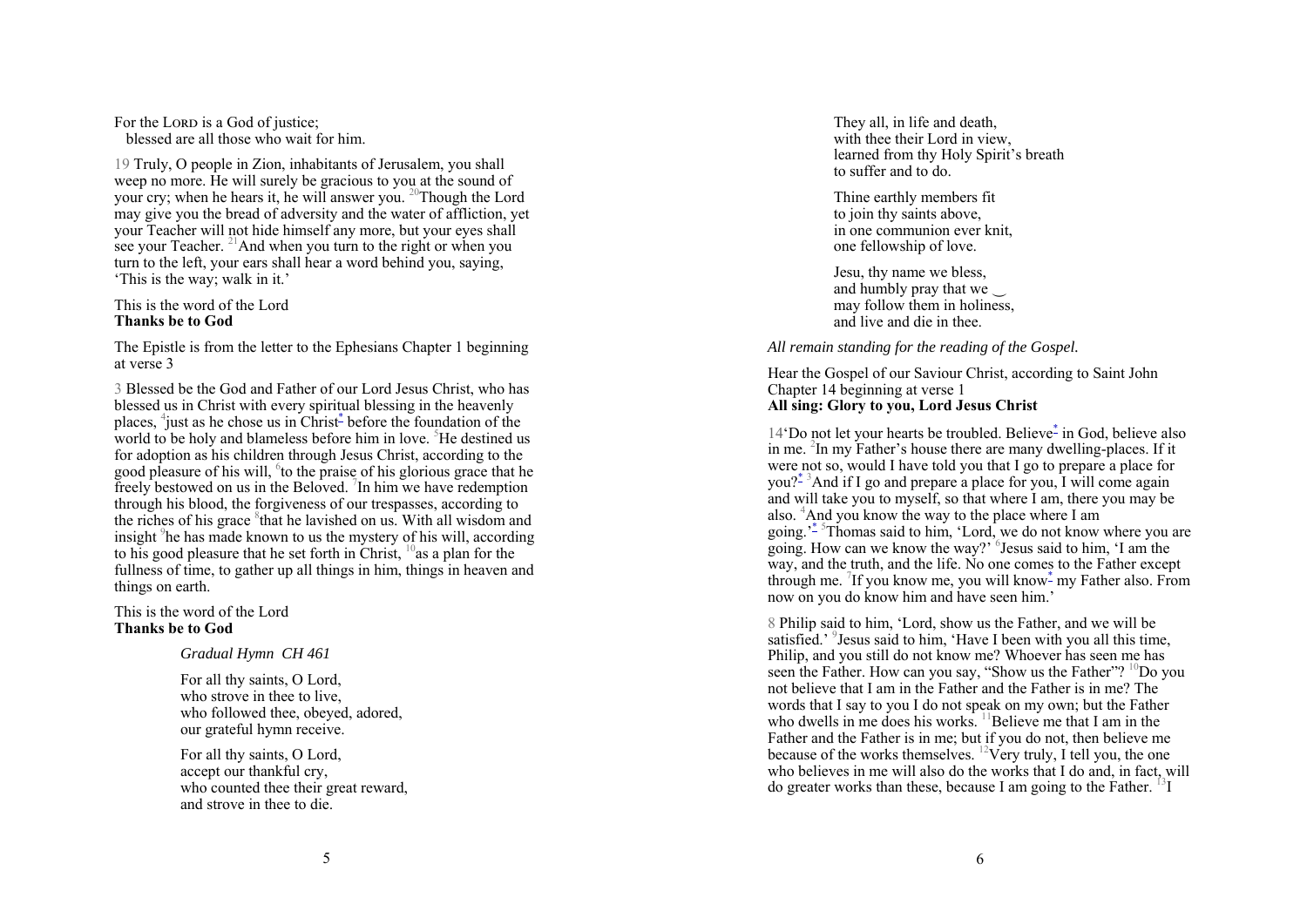will do whatever you ask in my name, so that the Father may be glorified in the Son.  $^{14}$ If in my name you ask me<sup> $\pm$ </sup> for anything, I will do it.

This is the Gospel of the Lord **All Sing: Praise to you, Lord Jesus Christ** 

*The Sermon* The Rector

## *The Nicene Creed*

**We believe in one God, the Father, the Almighty, maker of heaven and earth, of all that is, seen and unseen.** 

**We believe in one Lord, Jesus Christ, the only Son of God, eternally begotten of the Father, God from God, Light from Light, true God from true God, begotten not made, of one Being with the Father. Through him all things were made. For us and for our salvation he came down from heaven; was incarnate by the Holy Spirit of the Virgin Mary, and was made man. For our sake he was crucified under Pontius Pilate; he suffered death and was buried. On the third day he rose again in accordance with the Scriptures; he ascended into heaven and is seated at the right hand of the Father. He will come again in glory to judge the living and the dead, and his kingdom will have no end.** 

**We believe in the Holy Spirit, the Lord, the giver of life, who proceeds from the Father and the Son, who with the Father and the Son is worshipped and glorified, who has spoken through the Prophets. We believe in one holy catholic and apostolic Church. We acknowledge one baptism for the forgiveness of sins. We look for the resurrection of the dead, and the life of the world to come. Amen.** 

## *The Prayers of the People*

Almighty God, our heavenly Father, you promised through your Son Jesus Christ to hear the prayers of those who ask in faith:

Lord of your people: Empower your Church always to proclaim the saving message of the Gospel.

We pray this diocese and for David our Bishop. We pray for this Group of Parishes and the General Synod of the Church of Ireland meeting in person this week for the first time since 2019. We pray for Archbishop John McDowell who shall preside. May the Synod members, clerical and lay, be guided into wise decisions. Prosper the work of the Synod Staff as they labour before, after and during the event.

## Lord, in your mercy **Hear our prayer**

## Lord of creation:

We know that everything is in your sovereign control. We come before you asking for a speedy and effective dialogue in bringing about a ceasefire and an end to hostilities ravaging Ukraine.

Bless Elizabeth our Queen, the Prime Minister, Boris Johnson, the Secretary of State for Northern Ireland, Brandon Lewis & the Government; also President Michael D Higgins, the Taoiseach, Micheál Martin, Tanaiste, Leo Varadkar & Government in the Republic.

Give grace and wisdom to those who will vote in this week's Assembly elections. May all elected to positions of responsibility use their power for the good of those they represent. Bless also those whose influence is hidden from the world in their quiet guidance of others.

Look upon each one of us in your mercy and forgive our failings.

Lord, in your mercy **Hear our prayer** 

# Lord of our relationships:

Give strength when faith is hard and brings us into conflict with others. Relieve any stress and fear over the future for family members and friends during the present Cost of Living crisis, especially financial.

Help us all to think of others more than ourselves and to look to you, O God, above all other things. May our troubled minds rest on the things above and find joy in your steadfast love for us.

Help us to speak with conviction but with tact regarding the needs of others.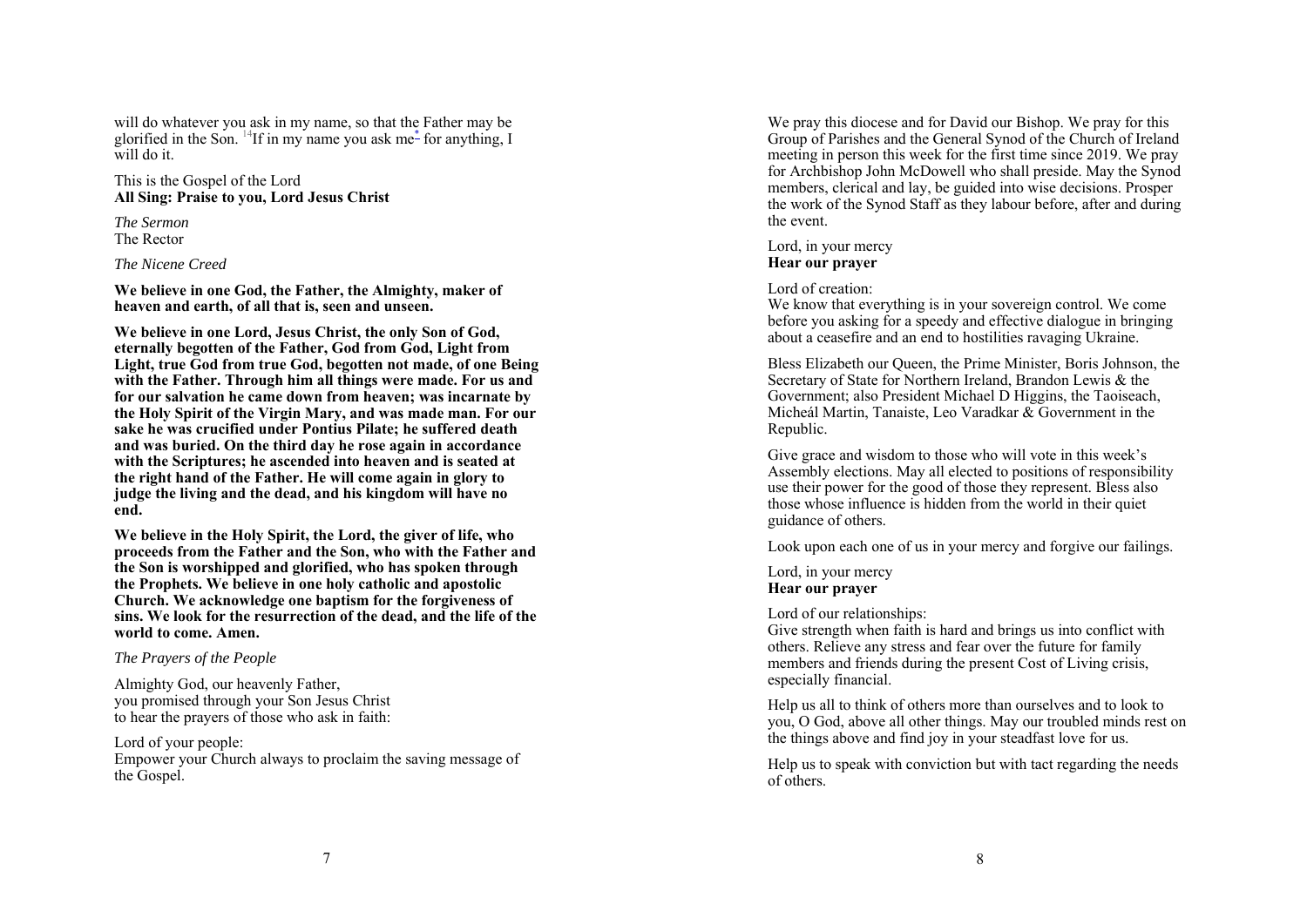## Lord, in your mercy **Hear our prayer**

## Lord of all healing:

May your healing hand rest upon all who are ill and are suffering. May you sustain and inspire the medical doctors, nurses and supporting staff who are in the frontline of the ongoing fight against Covid-19 and its variants. Enable them to render your life-saving services with due care, love and compassion. Grant all who have lost loved ones due to coronavirus your consolation and strengthen their faith and hope in Jesus Christ, our risen Lord.

#### Lord, in your mercy **Hear our prayer**

We give thanks for all who have faithfully witnessed to the truth in this world. We remember those who have suffered for their faith and are now at rest in the realm where all tears are wiped away and there is no more pain. May they who loved the word of truth rejoice forever in the presence of the living word.

Accept our prayers through Jesus Christ our Lord, who taught us to pray: **Our Father, who art in heaven, hallowed be thy name, thy kingdom come, thy will be done, on earth as it is in heaven. Give us this day our daily bread. And forgive us our trespasses as we forgive those who trespass against us. And lead us not into temptation but deliver us from evil. For thine is the kingdom the power and the glory for ever and ever. Amen.** 

## *The President says:*

**We do not presume to come to this your table, merciful Lord trusting in our own righteousness but in your manifold and great mercies. We are not worthy so much as to gather up the crumbs under your table. But you are the same Lord whose nature is always to have mercy. Grant us therefore, gracious Lord, so to eat the flesh of your dear Son Jesus Christ and to drink his blood that our sinful bodies may be made clean by his**

# **body, and our souls washed through his most precious blood, and that we may evermore dwell in him and he in us. Amen.**

# *Stand*

# *The Rector introduces the Peace with these words:*

Peace be to you, and peace to your house, and peace to all who are yours.

# *followed by:*

The Peace of the Lord be always with you. **And also with you.** 

# *Celebrating at the Lord's Table*

# *Hymn T&P 157*

We pray thee, heavenly Father, To hear us in thy love, And pour upon thy children Thy blessing from above; That so in love abiding, From all defilement free, We may in pureness offer Our Eucharist to thee.

All that we have we offer, For it is all thine own, All gifts, by thine appointment, In bread and cup are shown; One thing alone we bring not, The wilfulness of sin, And all we bring is nothing Save that which is within.

Within the pure oblation, Beneath the outward sign, By that his operation, The Holy Ghost divine, Lies hid the sacred body, Lies hid the precious blood, Once slain, now ever glorious, Of Christ our Lord and God.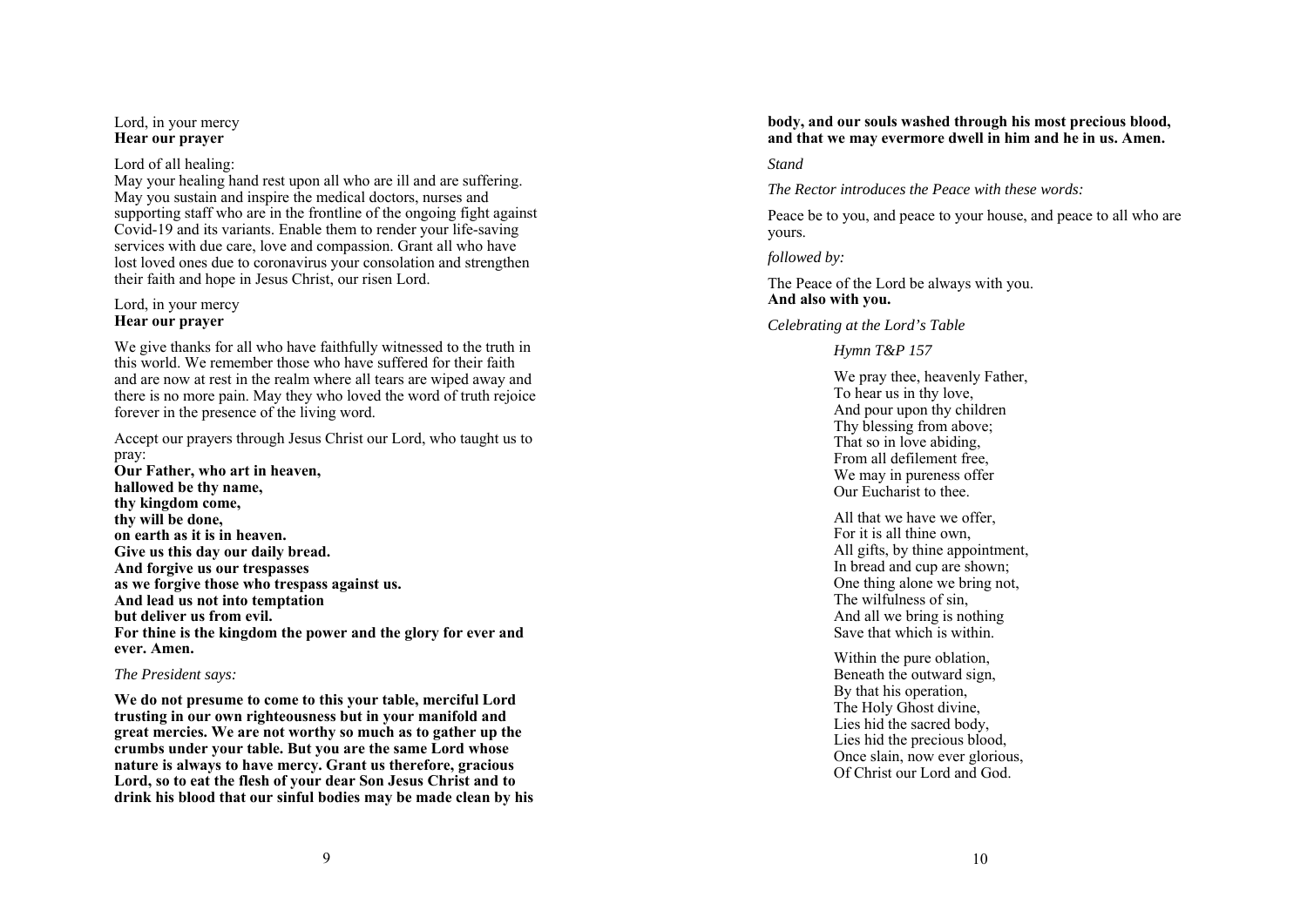Wherefore, though all unworthy To offer sacrifice, We pray that this our duty Be pleasing in thine eyes: For praise, and thanks and worship, For mercy and for aid, The Church's great thanksgiving For Jesus Christ is made.

*The Taking of the Bread and Wine* 

Christ our Passover has been sacrificed for us

#### **Therefore let us celebrate the feast.**

*The Great Thanksgiving* 

*The congregation may kneel* 

The Lord is here. **His spirit is with us.** 

Lift up your hearts. **We lift them to the Lord.** 

Father, Lord of all creation, we praise you for your goodness and your love. When we turned away you did not reject us. You came to meet us in your Son, welcomed us as your children and prepared a table where we might feast with you.

In Christ you shared our life that we might live in him and he in us.

## **He opened wide his arms upon the cross and, with love stronger than death, he made the perfect sacrifice for sin.**

Lord Jesus Christ, our redeemer, on the night before you died you came to table with your friends. Taking bread, you gave thanks, broke it and gave it to them saying, Take, eat: this is my body which is given for you; do this in remembrance of me.

**Lord Jesus, we bless you: you are the bread of life.** 

At the end of supper you took the cup of wine, gave thanks, and said, Drink this, all of you; this is my blood of the new covenant, which is shed for you and for many for the forgiveness of sins; do this in remembrance of me.

**Lord Jesus, we bless you: you are the true vine.** 

Praise to you, Lord Jesus Christ: **dying, you destroyed our death, rising, you restored our life; Lord Jesus, come in glory.** 

Holy Spirit, giver of life, come upon us now; may this bread and wine be to us the body and blood of our Saviour Jesus Christ.

#### **As we eat and drink these holy gifts make us, who know our need of grace, one in Christ, our risen Lord.**

Father, Son, and Holy Spirit, Blessed Trinity: with your whole Church throughout the world we offer you this sacrifice of thanks and praise and lift our voice to join the song of heaven, for ever praising you and singing:

> **Holy, holy, holy Lord, God of power and might, Holy, holy, holy Lord, God of power and might. Heaven and earth are full, full of your glory. Hosanna in the highest! Hosanna in the highest!**

Thanks be to you, our God, for your gift beyond words. **Amen. Amen. Amen.**